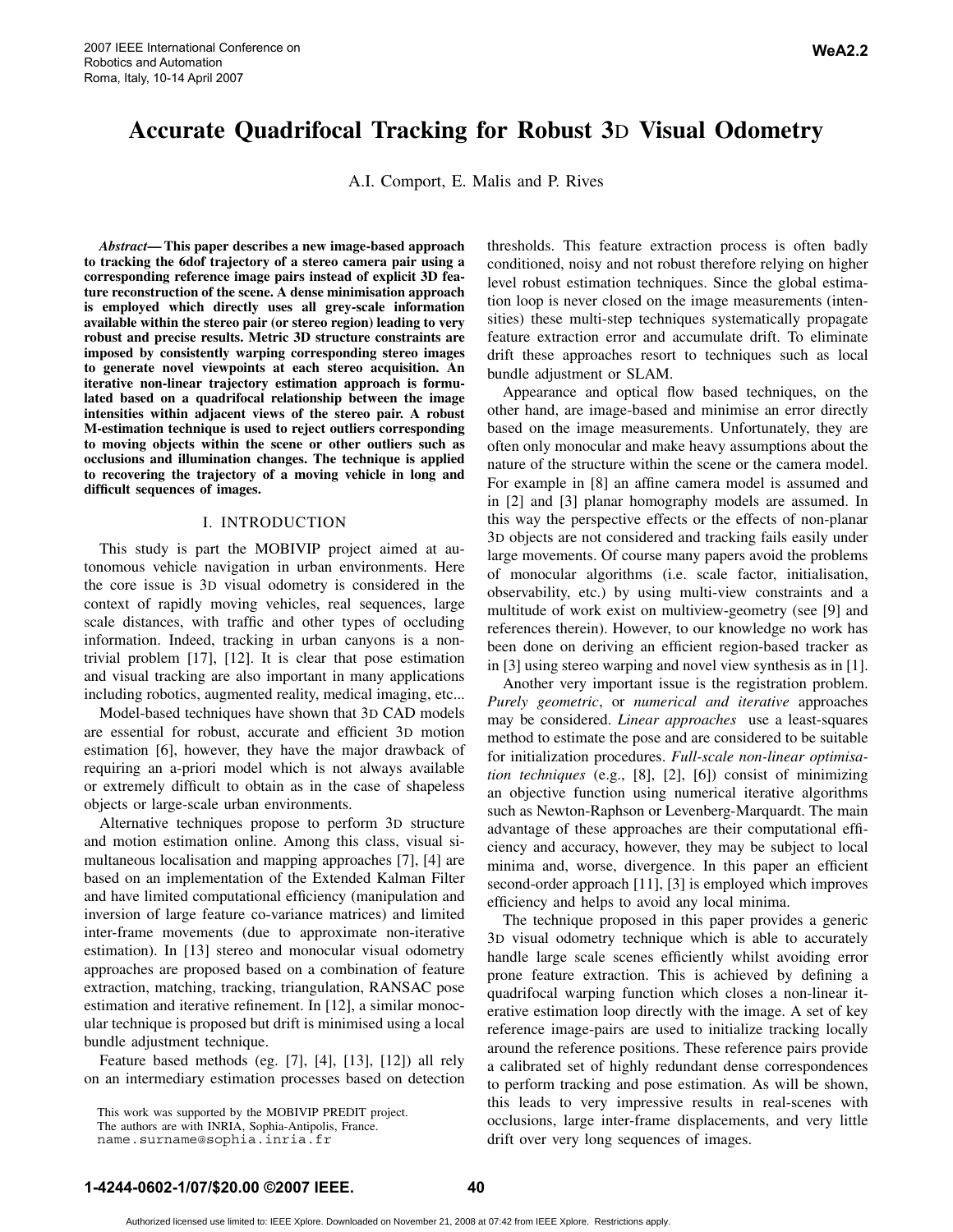## II. TRAJECTORY ESTIMATION

A framework is described for estimating the trajectory of a stereo-camera rig along a sequence from a designated region within the image. The tracking problem will essentially be considered as a pose estimation problem which will be related directly to the grey-level brightness measurements within the stereo pair via a non-linear model which accounts for the 3D geometric configuration of the scene.

Since our final objective is to control a robot within Euclidean space, a calibrated camera pair is considered. Consider a stereo camera pair with two brightness functions  $I(\mathbf{p}, t)$  and  $I'(\mathbf{p}', t)$  for the left and right cameras respectively, where  $\mathbf{p} = (u, v)$  and  $\mathbf{p}' = (u', v')$  are pixel locations within the two images acquired at time  $t$ . It is convenient to consider the set of image measurements in vector form such that  $\mathcal{I} = (\mathbf{I}, \mathbf{I}')^\top \in \mathbb{R}^{2n}$  is a vector of intensities of the left image stacked on top of the right. Similarly  $\mathcal{P}^* = \{p, p'\}\$ are stereo image correspondences from the reference template pair.

*I* will be called the *current* view pair and *I*<sup>∗</sup> as the *reference* view pair. A superscript ∗ will be used throughout to designate the reference view variables. Any set of corresponding pixels from the reference imagepair are considered as a reference template, denoted by  $\mathcal{R}^* = \{ \{ \mathbf{p}^*, \mathbf{p}^* \}'_1, \{ \mathbf{p}^*, \mathbf{p}^* \}'_2, \dots, \{ \mathbf{p}^*, \mathbf{p}^* \}'_n \}$  where *n* is the number of corresponding point pairs in the stereo images.

The motion of the camera pair or objects within the scene induces a deformation of the reference template. The 3D geometric deformation of a stereo rig can be fully defined by a motion model  $w(P^*, T', K, K'; T(t))$ . The motion model  $w$  considered in this paper is the quadrifocal warping function which will be detailed further in section III. **K** and  $K'$  contain the intrinsic calibration parameters for the left and right cameras respectively.  $T' = (R', t') \in \mathbb{SE}(3)$  is the homogeneous matrix of the extrinsic camera pose of the right camera w.r.t. the left and  $\overline{\mathbf{T}} = (\overline{\mathbf{R}}, \overline{\mathbf{t}}) \in \mathbb{S}\mathbb{E}(3)$  is the current pose of the stereo rig relative to the reference position. Throughout, **R** is a rotation matrix and **t** the translation vector. Since both the intrinsic and extrinsic calibration parameters do not vary with time they will be assumed implicit.

It follows that the reference image is obtained by warping the current image as:

$$
\mathcal{I}^*(\mathcal{P}^*) = \mathcal{I}\big(w\big(\mathcal{P}^*;\overline{\mathbf{T}}\big),t\big), \quad \forall \mathcal{P}^* \in \mathcal{R}^*.
$$
 (1)

where  $\overline{T}$  is the true pose.

Suppose that at the current image an estimate of the pose **T** fully represents the pose of the stereo pair with respect to a pair of reference images. The tracking problem then becomes one of estimating the incremental pose  $T(x)$ , where it is supposed that  $\exists \tilde{x} : T(\tilde{x})T = \overline{T}$ . The estimate is updated by a homogeneous transformation  $\mathbf{T} \leftarrow \mathbf{T}(\mathbf{x})\mathbf{T}$ .

The unknown parameters  $x \in \mathbb{R}^6$  are defined as:

$$
\mathbf{x} = \int_0^1 (\boldsymbol{\omega}, \boldsymbol{v}) dt \in se(3), \tag{2}
$$

which is the integral of a constant velocity twist which produces a pose **T**. The pose and the twist are related via



Fig. 1. The quadrifocal geometry of a stereo pair at two subsequent time instants. Two points  $\bf{p}$  and  $\bf{p}'$  are initialised only once at the beginning of the tracking process to be in correspondence. The central pose **T** is estimated via a non-linear warping function which warps all points in the reference stereo pair to the current image points  $p^{\prime\prime}$  and  $p^{\prime\prime\prime}$ . The quadrifocal warping function is defined by choosing two lines **l** and **l** passing through corresponding points in the first image. The extrinsic parameters  $T'$  are assumed known a-priori.

the exponential map as  $\mathbf{T} = e^{[\mathbf{x}]_\wedge}$  with the operator  $[.]_\wedge$  as:

$$
[\mathbf{x}]_\wedge = \left[ \begin{array}{cc} [\omega]_\times & \upsilon \\ 0 & 0 \end{array} \right],
$$

where  $[.]$ <sub>x</sub> represents the skew symmetric matrix operator.

Thus the pose and the trajectory of the camera pair can be estimated by minimising a non-linear least squares cost function:

$$
C(\mathbf{x}) = \sum_{\mathcal{P}^* \in \mathcal{R}^*} \left( \mathcal{I}\left(w(\mathcal{P}^*; \mathbf{T}(\mathbf{x})\widehat{\mathbf{T}}\right) - \mathcal{I}^*(\mathcal{P}^*)\right)^2.
$$
 (3)

This function is minimised using the robust, efficient and precise second order minimisation procedure detailed in Section IV.

#### III. NOVEL VIEW SYNTHESIS AND WARPING

The geometric configuration of the stereo pair is based on the paradigm that four views of a scene satisfy quadrifocal constraints. Thus given a reference stereo view in correspondence and the quadrifocal tensor, a third view and fourth view can be generated by means of a warping function. This warping function subsequently provides the required relationship between two views of the scene and an adjacent view-pairs in a sequence of images.

# *A. Quadrifocal Geometry*

A point  $P \in \mathbb{R}^3$  in 3D Euclidean space projects onto the 3D camera plane by a  $3 \times 4$  projection matrix  $M = K[R|t] \in \mathbb{P}(3)$  where the image point is given by  $\bar{\mathbf{p}} = \mathbf{MP}$  so that  $\bar{\mathbf{p}} = (u, v, 1)$ <sup> $\perp$ </sup> is the homogeneous pixel vector (see Figure 1).

In [16] it is shown that the quadrifocal tensor can be decomposed into two trifocal tensors. In this way the geometry

Authorized licensed use limited to: IEEE Xplore. Downloaded on November 21, 2008 at 07:42 from IEEE Xplore. Restrictions apply.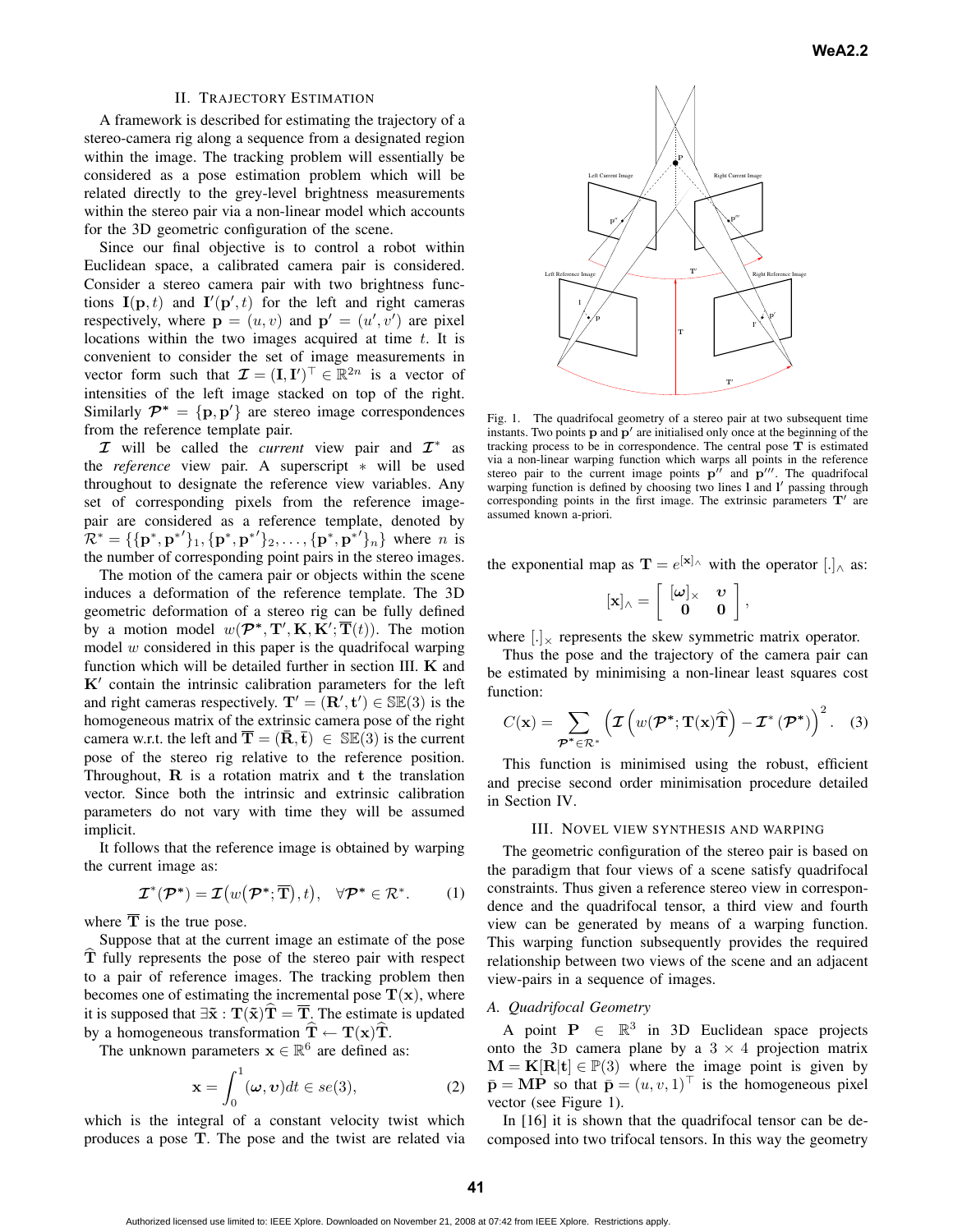between two stereo pairs is defined in a manner that is simple for subsequent developments using the canonical coordinates of two triplets of images. First of all, consider the triplet consisting of the left reference camera, the right reference camera and the left current camera. The left reference camera matrix is chosen as the origin so that  $M = K[I[0]]$ . The reference projection matrix for the right camera (the extrinsic camera pose) and the *current* projection matrices for the left camera are then as :  $\mathbf{M}' = \mathbf{K}'[\mathbf{R}']\mathbf{t}'$  and  $\mathbf{M}'' = \mathbf{K}[\mathbf{R}''|\mathbf{t}'']$ .

The second triplet is defined in a similar manner such that the right reference camera is chosen as the origin and the left reference camera and right current camera matrices are defined with respect to this origin.

In order to construct the quadrifocal relation it is necessary to combine these two triplets of images. This is done symmetrically by defining the *world origin* as the geodesic center between the two reference cameras. To do this the extrinsic parameters must be separated into two distinct poses with respect to the center as:

$$
\mathbf{T}^{\mathbf{c}} = e^{(\log(\mathbf{T}'))/2} \quad \text{and} \quad \mathbf{T}^{\mathbf{c}'} = \mathbf{T}^{\mathbf{c}} \mathbf{T}'^{-1}, \tag{4}
$$

where  $e$  and log are the matrix exponential and logarithm.

The pose from the left reference camera to the current one is therefore composed of a central pose as:

$$
\mathbf{T}^{\prime\prime} = \mathbf{T}^{\mathbf{c}-1} \widetilde{\mathbf{T}} \mathbf{T}^{\mathbf{c}},\tag{5}
$$

where **T** is the unknown pose to be estimated.

## *B. Quadrifocal warping*

The quadrifocal warping function  $w(\mathcal{P}^*, \overline{T})$  from (3) can now be considered to be composed of a trifocal tensor for both left and right images. These functions are then minimized simultaneously using (5) in section IV so that the quadrifocal constraints are held. The trifocal tensor is used to transfer (warp) corresponding points from two views to a third view. This tensor depends only on the relative motion of the cameras as well as the intrinsic and extrinsic camera parameters.

The compact tensor notation of multi-focal geometry will be used here with a covariant-contravariant summation convention. Contravariant point vectors  $p<sup>i</sup>$  are denoted with a superscript and their covariant counterpart representing lines  $l_i \in \mathbb{P}^2$ , are denoted with a subscript. A contraction or summation over two tensors occurs when there are repeated indices in both contravariant and covariant variables (i.e.  $\mathbf{p}^i \mathbf{l}_i = \sum_{j=1}^n \mathbf{p}^j \mathbf{l}_j$ ). An outer-product of two first order tensor (westlin)  $\mathbf{p}^j$ tensors (vectors),  $\mathbf{a}_i \mathbf{b}^j$  is a second order tensor (matrix)  $\mathbf{c}_i^j$ which is equivalent to  $C = ba^{\dagger}$  in matrix notation.

The trifocal tensor  $T$  is a third order tensor represented by a homogeneous  $3 \times 3 \times 3$  array of elements. The calibrated trifocal tensor is given as:

$$
\mathcal{T}^{jk}_i={\bf k'}^j_m{\bf t'}^m{\bf k''}^n_i{\bf r''}^o_n{\bf k^{-1}}^k_o-{\bf k''}^k_m{\bf t''}^m{\bf k'}^n_i{\bf r'}^o_n{\bf k^{-1}}^j,
$$

where  $(\mathbf{r}', \mathbf{t}')$  and  $(\mathbf{r}'', \mathbf{t}'')$  are the tensor forms of the rotation matrix and translation vector for the second and third camera matrices respectively.  $\bf{k}$  and  $\bf{k}'$  are the intrinsic calibration components of the left and right camera matrices respectively. Note that  $\mathbf{k}'' = \mathbf{k}$  or  $\mathbf{k}'' = \mathbf{k}'$  depending on whether one is warping to the left or right camera at the next time instant.

Given any line **l** coincident with **p** or any line **l** coincident with  $p'$  then the trifocal tensor contracts so as to become a homography **h** which maps points from one reference image to the current image. i.e. a line defined in one of the reference views defines a plane which can be used to warp a point between the remaining reference image and the current image. Thus the warping from the left reference image to the left current image via a plane in the right reference image is given by:

$$
\mathbf{p}^{\prime\prime k} = \mathbf{p}^i \mathbf{l'}_j \mathcal{T}_i^{jk} = \mathbf{h}_i^k \mathbf{p}^i,
$$

where  $p^i$  is a point in the left reference image,  $l_k$  is a line defined in the right reference image and  $p^{\prime\prime k}$  is the warped point in the left current image. This equation is used similarly for warping a point in the right reference image to a point in the right current via a plane in the left reference image.

As opposed to transfer using the fundamental matrix, the tensor approach is free from singularities when the 3D point lies on the trifocal plane. The only degenerate situation that occurs is if a 3D point lies on the baseline joining the first and the second cameras since the rays through  $p$  and  $p'$  are co-linear.

The stereo warping operator is then given by:

$$
\begin{bmatrix} \mathbf{p}^{\prime\prime k} \\ \mathbf{p}^{\prime\prime\prime n} \end{bmatrix} = \begin{bmatrix} \mathbf{p}^{i} \mathbf{I}^{\prime}{}_{j} \mathcal{T}_{i}^{jk} \\ \mathbf{p}^{\prime l} \mathbf{I}_{m} \mathcal{T}_{l}^{mn} \end{bmatrix},
$$
(6)

where the indexes of the two trifocal-tensors indicate tensors transferring to the left and right cameras. The lines **l** and **l** are chosen similarly to [1] to be the diagonal line  $(-1,-1,u+v)$  coincident with the point  $(u, v)$ .

It is important for further developments to highlight that the stereo warping operator  $w(\mathcal{P}^*, \overline{T})$  is a *group action*. Indeed, the following operations hold:

1) The identity map:

$$
w(\mathcal{P}^*;\mathbf{I})=\mathcal{P}^*,\quad \forall \mathcal{P}^*\in\mathbb{R}^4,\tag{7}
$$

2) The composition of an action corresponds to the action of a composition  $\forall$ **T**<sub>1</sub>, **T**<sub>2</sub>  $\in$  SE(3):

$$
w(w(\mathcal{P}^*, \mathbf{T_1}), \mathbf{T_2}) = w(\mathcal{P}^*, \mathbf{T_1} \mathbf{T_2}) \quad \forall \mathcal{P}^* \in \mathbb{R}^4.
$$
\n(8)

### IV. ROBUST SECOND-ORDER MINIMISATION

The aim now is to minimise the objective criterion defined previously (3) in an accurate and robust manner. The robust objective function therefore becomes:

$$
O(\mathbf{x}) = \sum_{\mathcal{P}^* \in \mathcal{R}^*} \rho \left( \mathcal{I}(w(\mathcal{P}^*; \mathbf{T}(\mathbf{x})\widehat{\mathbf{T}}) - \mathcal{I}^*(\mathcal{P}^*) \right), \quad (9)
$$

where  $\rho(u)$  is a robust function [10] that grows subquadratically and is monotonically non-decreasing with increasing |u| (see [5]).

Since this is a non-linear function of the unknown pose parameters an iterative minimisation procedure is employed. The robust objective function is minimized by: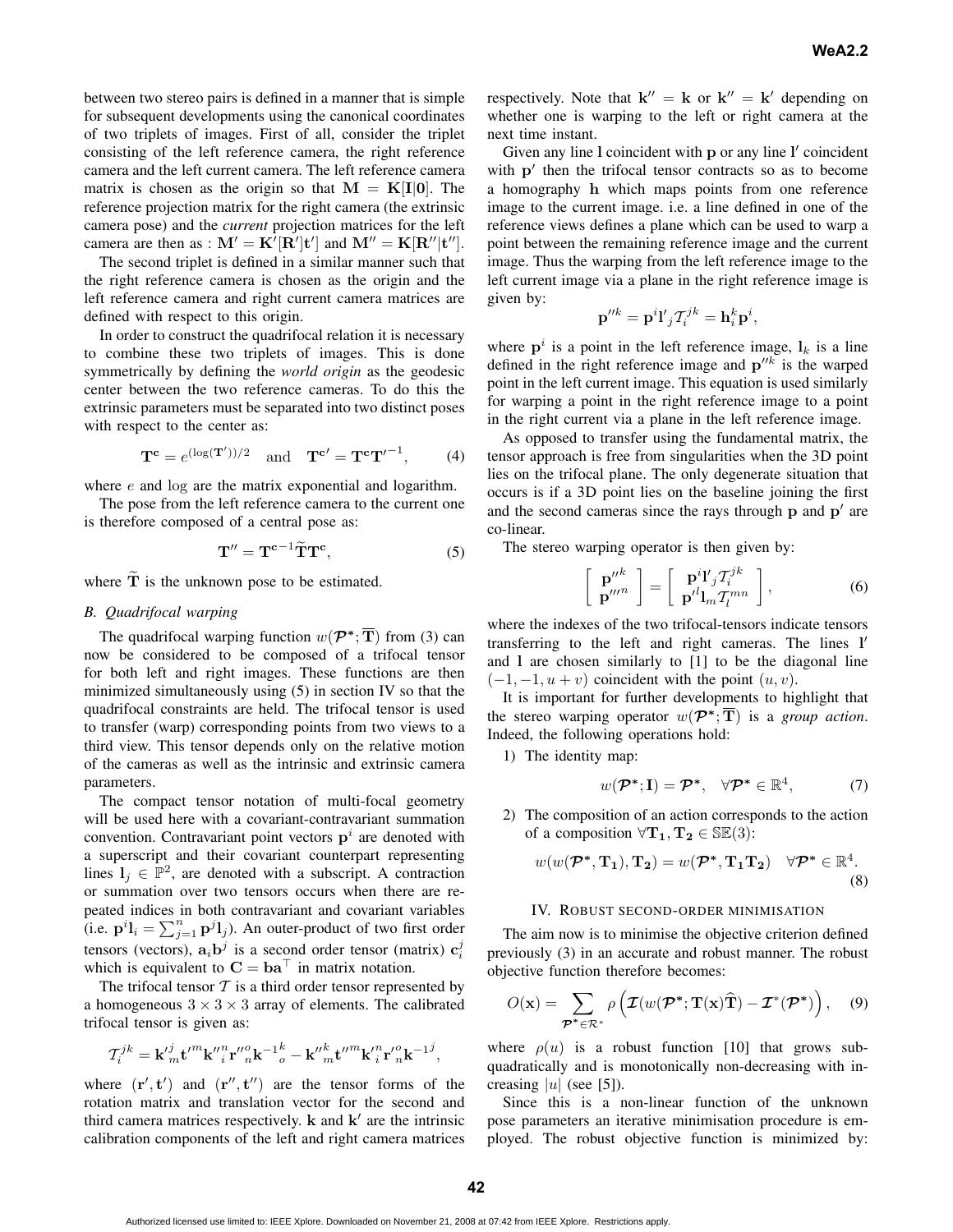$\nabla_{\mathbf{x}}O(\mathbf{x})|_{\mathbf{x}=\mathbf{x}}=0$ , where  $\nabla_{\mathbf{x}}$  is the gradient operator with respect to the unknown parameters (2) and there exists a stationary point  $\mathbf{x} = \tilde{\mathbf{x}}$  which is the global minimum of the cost function.

Since both the reference image and current image are available it is possible to use the efficient second order approximation (ESM) proposed in [11], [3]. In this case the ESM approximation is given as:

$$
\boldsymbol{\mathcal{I}}(\mathbf{\tilde{x}})\approx\frac{1}{2}\left(\boldsymbol{\mathcal{I}}(\mathbf{0})+\frac{\mathbf{J}(\mathbf{0})+\mathbf{J}(\mathbf{\tilde{x}})}{2}\mathbf{\tilde{x}}\right)
$$

where  $J(0)$  is the current image Jacobian and  $J(\tilde{x})$  is reference image Jacobian.

The current Jacobian  $J(0)$  is quite straightforward and can be decomposed into modular parts as:  $J(0) = J_{\mathcal{I}} J_{\mathbf{K}} J_{\mathbf{P}} J_{w} J_{\mathbf{T}_{c}(0)} J_{\mathbf{V}}$ , where  $J_{\mathcal{I}}$  is the current image-pair gradient of dimension  $2n \times 4n$ ,  $J_K$  is the partial derivative of the pixel coordinates with respect to their corresponding metric coordinates of dimension  $4n \times 4n$ , **J<sup>P</sup>** is the partial derivative of each metric coordinates w.r.t the un-normalised point coordinates of dimension  $4n \times 6n$ ,  $J_w$  the Jacobian of the un-normalized point coordinates with respect to the elements warping function of dimension  $6n \times 2 * (3 * 3 * 3)$  and  $J_{T_c(0)}$  is the partial derivative of the tensor elements w.r.t the canonical pose parameters of dimension  $2 \times 27 \times 2 \times 6$ . Note that there are two sets of unknown parameters at this stage corresponding to the left and right trifocal tensors respectively.

The last Jacobian  $J_V$  of dimension 2  $*$  6  $\times$  6 is used to center the two components of  $J_{T_c(0)}$ , corresponding to the left and right canonical coordinate systems, so that they represent the same minimal set of unknown parameters. By the definition given in (5) the unknown parameters are defined to be the those which are related to the central pose of the stereo-pair. This Jacobian therefore corresponds to a pair of twist transformation matrices. This twist transformation (the adjoint map), is given as:

$$
\mathbf{V} = \left[ \begin{array}{cc} \mathbf{R}^{\mathbf{c}} & \mathbf{t}^{\mathbf{c}} \times \mathbf{R}^{\mathbf{c}} \\ \mathbf{0}_3 & \mathbf{R}^{\mathbf{c}} \end{array} \right], \tag{10}
$$

where  $T^c = (R^c, t^c)$  is the centering pose given in (4), which maps the current left camera matrix to the stereo center according to (4). Similarly, an adjoint map can be obtained to transform the twist of the right current camera with respect to the right reference camera using **T<sup>c</sup>** .

The reference Jacobian  $J(\tilde{x})$  is obtained as:

$$
\mathbf{J}(\tilde{\mathbf{x}}) = \mathbf{J}_{\boldsymbol{\mathcal{I}}^*} \mathbf{J}_{\mathbf{K}} \mathbf{J}_{\mathbf{P}} \mathbf{J}_{w} \mathbf{J}_{\mathbf{T}_{c}(\tilde{\mathbf{x}})} \mathbf{J}_{\mathbf{V}},
$$

where only  $J_{\mathcal{I}^*}$  and  $J_{T_c}(\tilde{x})$  differ from the current Jacobian.

Computing  $J_{T_c}(\tilde{x})$  usually requires knowing the solution  $\tilde{x}$ to the estimation problem. However, due to the left invariant structure of the Lie group it can be shown that:

$$
\mathbf{J}_{\mathbf{T}_c(\tilde{\mathbf{x}})}\mathbf{J}_{\mathbf{V}}\mathbf{x} = \mathbf{J}_{\mathbf{T}_c(0)}\mathbf{J}_{\mathbf{V}}\mathbf{x}.\tag{11}
$$

In this way the ESM second order approximation is given by:

$$
\mathcal{J}(\mathbf{x})|_{\mathbf{x}=\tilde{\mathbf{x}}} = \frac{(\mathbf{J}_{\mathcal{I}} + \mathbf{J}_{\mathcal{I}^*})}{2} \mathbf{J}_{\mathbf{K}} \mathbf{J}_{\mathbf{P}} \mathbf{J}_{\mathcal{T}} \mathbf{J}_{T(\mathbf{0})} \mathbf{J}_{\mathbf{V}},\qquad(12)
$$

where only  $J_{\mathcal{I}}$  varies with time and needs to be computed at each iteration.

The objective function is minimised by iteratively solving  $(9)$  by using  $(12)$  and  $(6)$  for:

$$
\mathbf{x} = -\lambda (\mathbf{D}\mathcal{J})^{+} \mathbf{D}(\mathcal{I} - \mathcal{I}^{*}), \tag{13}
$$

where  $(DJ)^+$  is the pseudo-inverse, **D** is a diagonal weighting matrix determined from a robust function (see [6]) and  $\lambda$  is the gain which ensures an exponential decrease of the error.

#### *A. Reference Image-pairs*

As opposed to 3D model-based estimation techniques, no pose initialisation is required and the 3D odometry estimation simply begins at the origin (identity). Dense correspondences are, however, required for each reference image-pair (see Section V-A).

As the camera pair moves through the scene the reference image may be no longer visible or the warped resolution becomes so poor that it is necessary to interpolate many pixels. In both cases this leads to miss-tracking. Therefore, in order to perform large scale tracking it is necessary to continually update the reference image pair  $\mathcal{I}^*$ . An update is detected by monitoring the error norm along with a robust estimate of the scale of the error distribution (i.e. the Median Absolute Deviation). As soon as they become too large another set of dense correspondences between the stereo pair is made so as to reinitialise the tracking. As long as the same reference image is used then the minimisation cut-off thresholds can be tuned for speed since the next estimation will recover any leftover error, however, if the reference image is changed the previous estimate is minimised with smaller cut-off thresholds so as to minimise any drift that may be left over.

# V. IMPLEMENTATION

## *A. Dense Correspondences*

As mentioned, the reference image pair(s) need to be initialized with dense correspondences. The correspondence problem has been heavily studied in the computer vision literature and many different approaches are possible [15]. When the cameras are calibrated the correspondence problem reduces to a 1D search along epipolar lines. This can either be performed off-line in a learning phase or on-line at each new acquisition depending on computational requirements (real-time approaches are feasible [18]). In this paper the approach given in [14] was used, however, any other type of dense correspondence algorithm could be used. The chosen method is particularly suited to urban canyon environments since the notions of horizontal and vertical slant are used to approximate first-order piecewise continuity. In this way the geometric projection of slanted surfaces from N pixels on one epipolar line to  $M$  pixels on another is not necessarily one-to-one but can be many-to-one or one-to-many. See Figure 2 for correspondence results of a typical image pair. In this case the disparity search region was fixed in a range of −20 to −60 pixels along the epipolar lines. Since the baseline is relatively small it is possible to obtain a highly redundant number of dense correspondences.

Authorized licensed use limited to: IEEE Xplore. Downloaded on November 21, 2008 at 07:42 from IEEE Xplore. Restrictions apply.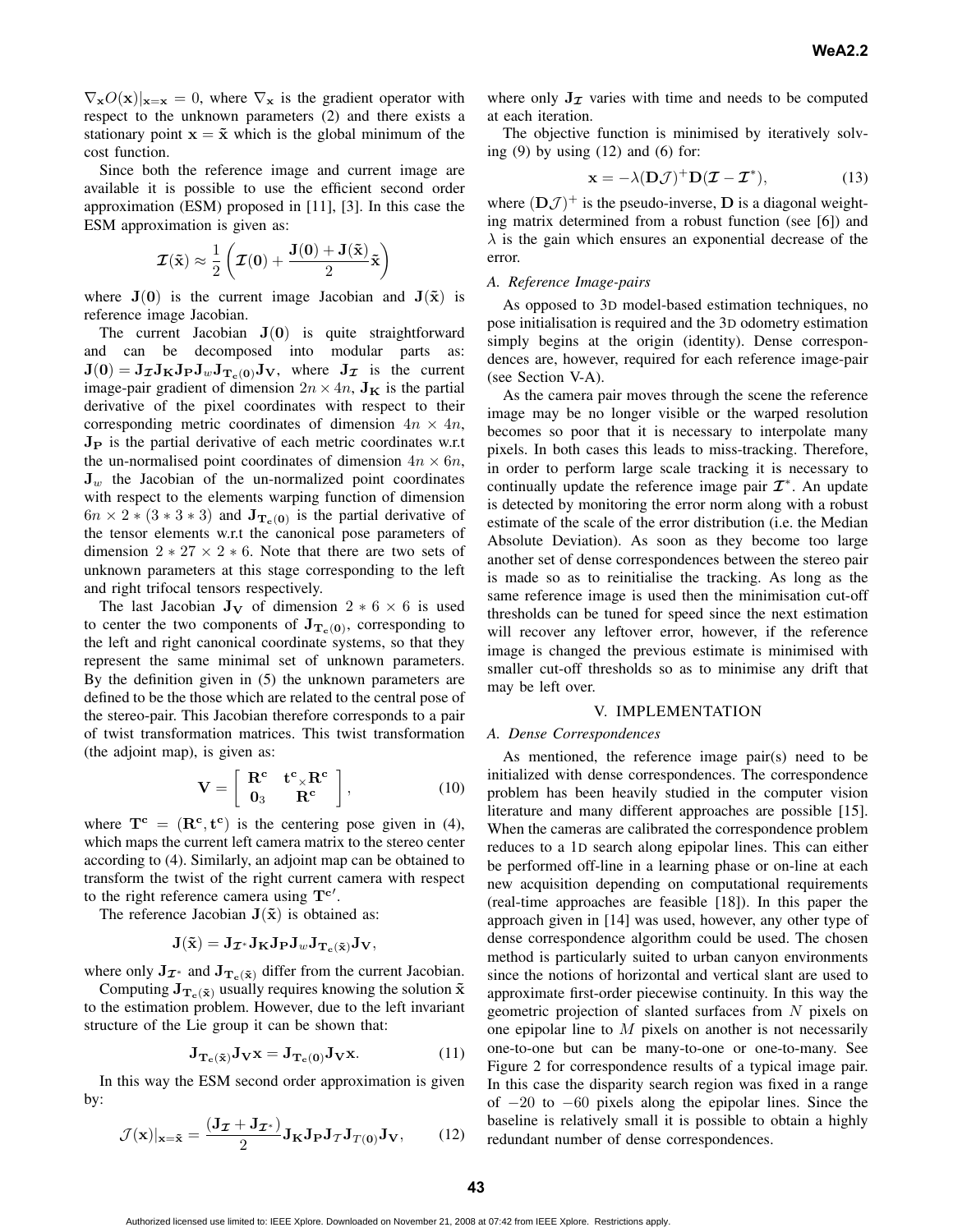

Fig. 2. Dense correspondence of an urban canyon with correspondence occlusion in black: (a) left image and (b) right image warped to the same shape as the left, (c,d) the original images.



Fig. 3. Robust outlier rejection: Two images showing the outlier rejection weights. The darker the points, the less influence they have on the estimation process. In (a) it can be seen that a moving truck has been rejected. In (b) a moving pedestrian has been rejected. It can also be noted that other outliers are detected in the image. These points generally correspond to matching error, noise in the image or the self occlusion of the corners of the buildings.

#### *B. Robust Estimation*

A robust M-estimation technique (as detailed in [5]) was used to reject outliers not corresponding to the definition of the objective function. The use of robust techniques is very interesting in the case of a highly redundant set of measurement as is the case of a set of dense correspondences. The outliers generally correspond to occlusions, illumination changes, matching error, noise in the image or the self occlusion of the corners of the buildings.

In figure 3 (a) a moving truck has been rejected as an outlier whilst a stationary truck in the background was used to estimate the pose. In this way it can be seen that the proposed algorithm has exploited all the useful information in the image so as to estimate the pose. In figure 3 (b) a moving pedestrian has been rejected and it can be seen that both the pedestrian projected from the reference image as well as the current position of the pedestrian have been rejected. This type of information could be useful in an application for determining the trajectory of moving obstacles.

# *C. Extended Kalman Filter*

In the context of tracking the trajectory of a car, very large inter-frame movements are observed. In the sequences considered in the following results, typical inter-frame movement was 1-2 meters per image with a car travelling between



Fig. 4. Trajectory tracking around along a road in Versailles. The trajectory shown in white has been superimposed on a satellite image. An typical stereo image is shown at the top.

50 and 70 km/hr. Even though tracking succeeds without predictive filtering, in order to improve computational efficiency (significantly less iterations in the minimisation) it was necessary to implement a predictive filter. In this paper the well known Extended Kalman filter described in [19] was used for filtering the pose (i.e. the pose estimate was considered to be the measurement input to the filter).

### *D. Trajectory Estimation*

The algorithm was tested on real full-scale sequences as can be seen in Figure 4 and 5. Radial distortion has been removed from the images before processing. Several test sequences from different streets in Versailles, France, were used to validate the results. These video demonstrations plus more are available online at the authors websites.

The sequence shown in Figure 4 is that of a relatively straight road. The estimated path length is compared to satelite views (precision of 2.9*cm/pixel*) by comparing road markings in both the stereo images and satellite views. The path length measured by Google earth and the tracker were both about 440m. It is difficult to comment further on the precision since it is not possible to register the satellite image with the projection of the trajectory unless three corresponding non-collinear points are available. However, they do have approximately the same absolute length (ignoring tilt of the cameras and the incline of the road). Throughout the sequence several moving vehicles pass in front of the cameras and at one stage a car is overtaken.

The sequence shown in Figure 5, is particularly illustrative since a full loop of the round-about was performed. In particular this enables the drift to be measured at the crossing point in the trajectory. In the case of this round-about the drift at the crossing point was approximately 20cm in the vertical direction to the road-plane. Considering that the trajectory around the round-about is approximately  $200m$  long (measured using Google earth), this makes a drift of 0.01% on the measurable axis. In the case of large scale scenes such as this one it was necessary to detect and update the reference image periodically when it was no longer visible or too approximate. Due to the highly redundant amount of data, the robust estimator was able to successfully reject